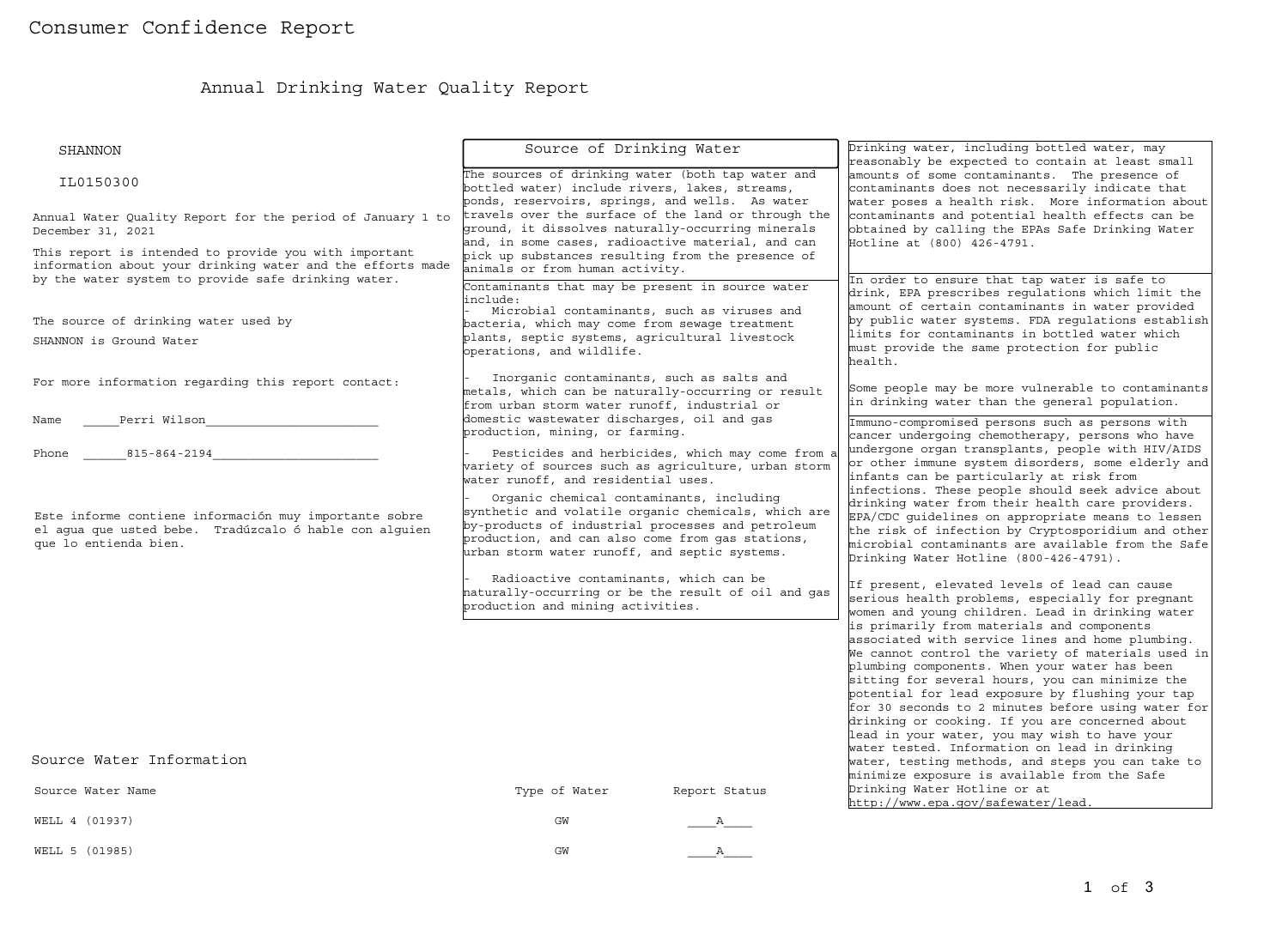#### Source Water Assessment

We want our valued customers to be informed about their water quality. If you would like to learn more, please feel welcome to attend any of our reqularly scheduled meetings. The source water assessment for our supply has been completed by the Illinois EPA. If you would like a copy of this information, please stopby City Hall or call our water operator at 815-864-2194. To view a summary version of the completed Source Water Assessments, including: Importance of Source Water; Susceptibility to Contamination Determination; and documentation/recommendation of Source Water Protection Efforts, you may access the Illinois EPA website at http://www.epa.state.il.us/cgi-bin/wp/swap-fact-sheets.pl.

Source of Water: SHANNONBased on information obtained in a Well Site Survey published in 1991 by the Illinois EPA, one potential source is located within 1,000 feet of the wells.The Illinois EPA has determined that the Shannon Community Water Supply's source water is not susceptible to contamination. This determination is based on a number of criteria including; monitoring conducted at the wells; monitoring conducted at the entry point to the distributionsystem; and available hydro geologic data on the wells.

#### **2021Regulated Contaminants Detected**

#### **Lead and Copper**

Definitions:

 Action Level Goal (ALG): The level of a contaminant in drinking water below which there is no known or expected risk to health. ALGs allow for a margin ofsafety.

| Action Level: The concentration of a contaminant which, if exceeded, triggers treatment or other requirements which a water system must follow. |  |  |  |  |  |  |
|-------------------------------------------------------------------------------------------------------------------------------------------------|--|--|--|--|--|--|
|                                                                                                                                                 |  |  |  |  |  |  |

| Lead and Copper | Date Sampled | MCLG | Action Level  <br>(AL) | 90th<br>Percentile | # Sites Over<br>AL | Units | Violation | Likely Source of Contamination                                                                                |
|-----------------|--------------|------|------------------------|--------------------|--------------------|-------|-----------|---------------------------------------------------------------------------------------------------------------|
| Copper          | 2021         |      |                        | 0.796              |                    | ppm   |           | Erosion of natural deposits; Leaching from<br>wood preservatives; Corrosion of household<br>plumbing systems. |

### **Water Quality Test Results**

| Definitions:                                          | The following tables contain scientific terms and measures, some of which may require explanation.                                                                                                                                                                         |
|-------------------------------------------------------|----------------------------------------------------------------------------------------------------------------------------------------------------------------------------------------------------------------------------------------------------------------------------|
| Avq:                                                  | Requlatory compliance with some MCLs are based on running annual average of monthly samples.                                                                                                                                                                               |
| Level 1 Assessment:                                   | A Level 1 assessment is a study of the water system to identify potential problems and determine (if possible) why<br>total coliform bacteria have been found in our water system.                                                                                         |
| Level 2 Assessment:                                   | A Level 2 assessment is a very detailed study of the water system to identify potential problems and determine (if<br>possible) why an E. coli MCL violation has occurred and/or why total coliform bacteria have been found in our water<br>system on multiple occasions. |
| Maximum Contaminant Level or MCL:                     | The highest level of a contaminant that is allowed in drinking water. MCLs are set as close to the MCLGs as feasible<br>using the best available treatment technology.                                                                                                     |
|                                                       | Maximum Contaminant Level Goal or MCLG: The level of a contaminant in drinking water below which there is no known or expected risk to health. MCLGs allow<br>for a margin of safety.                                                                                      |
| Maximum residual disinfectant level or<br>MRDL:       | The highest level of a disinfectant allowed in drinking water. There is convincing evidence that addition of a<br>disinfectant is necessary for control of microbial contaminants.                                                                                         |
| Maximum residual disinfectant level<br>goal or MRDLG: | The level of a drinking water disinfectant below which there is no known or expected risk to health. MRDLGs do not<br>reflect the benefits of the use of disinfectants to control microbial contaminants.                                                                  |
| na:                                                   | not applicable.                                                                                                                                                                                                                                                            |
| $m$ rem:                                              | millirems per year (a measure of radiation absorbed by the body)                                                                                                                                                                                                           |
| ppb:                                                  | micrograms per liter or parts per billion - or one ounce in 7,350,000 gallons of water.                                                                                                                                                                                    |
| ppm:                                                  | milligrams per liter or parts per million - or one ounce in 7,350 gallons of water.                                                                                                                                                                                        |
| Treatment Technique or TT:                            | A required process intended to reduce the level of a contaminant in drinking water.                                                                                                                                                                                        |